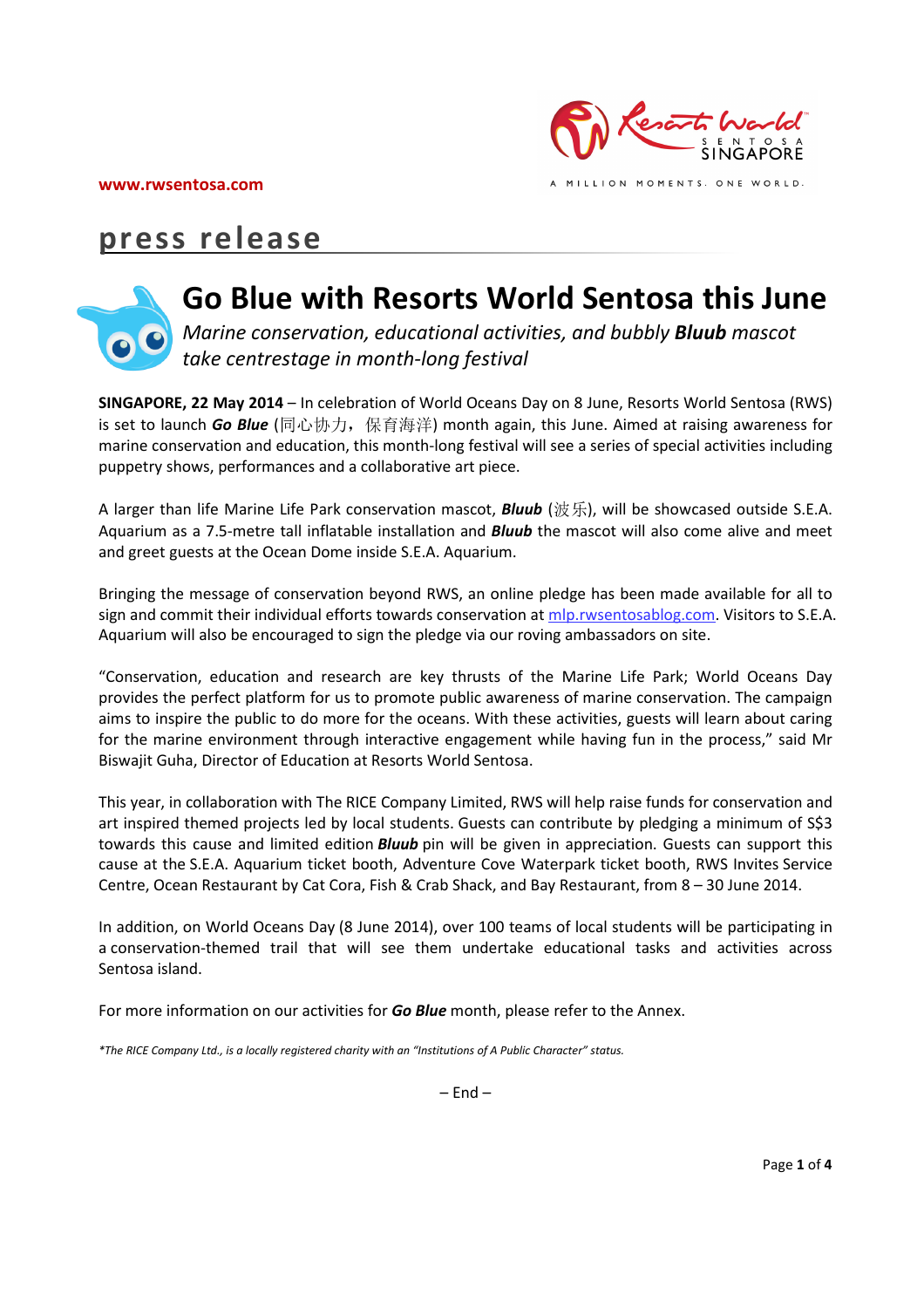#### ABOUT RESORTS WORLD SENTOSA

Resorts World Sentosa (RWS), Asia's ultimate destination resort, is located on Singapore's resort island of Sentosa. Spanning 49 hectares, the resort opened in January 2010 and welcomed over 45 million visitors in its first three years of opening. RWS is home to two mega attractions - the region's first-and-only Universal Studios theme park and the Marine Life Park, which comprises the S.E.A. Aquarium (one of the world's largest aquariums) and Adventure Cove Waterpark. Other attractions include a Maritime Experiential Museum, an award-winning destination spa, a casino, six unique hotels, the Resorts World Convention Centre, celebrity chef restaurants, and specialty retail outlets. The resort also offers world-class entertainment, from original resident productions to concerts and public shows such as the Crane Dance and the Lake of Dreams. RWS was named "Best Integrated Resort" in 2011, 2012 and 2013 at the TTG Travel Awards which recognises the best of Asia-Pacific's travel industry. RWS is wholly owned by Genting Singapore, a company of the Genting Group. For more information, please visit www.rwsentosa.com.

Facebook: www.facebook.com/ResortsWorldatSentosa | Twitter/Instagram: @rwsentosa | RWScoop: www.rwsentosablog.com

MEDIA CONTACTS

Resorts World Sentosa Linette Lin +65 6577 9762 linette.lin@rwsentosa.com ATE Integrated Communications (for Resorts World Sentosa) Debbie Pereira Tel: +65 6592 0543 debbie@ate.bz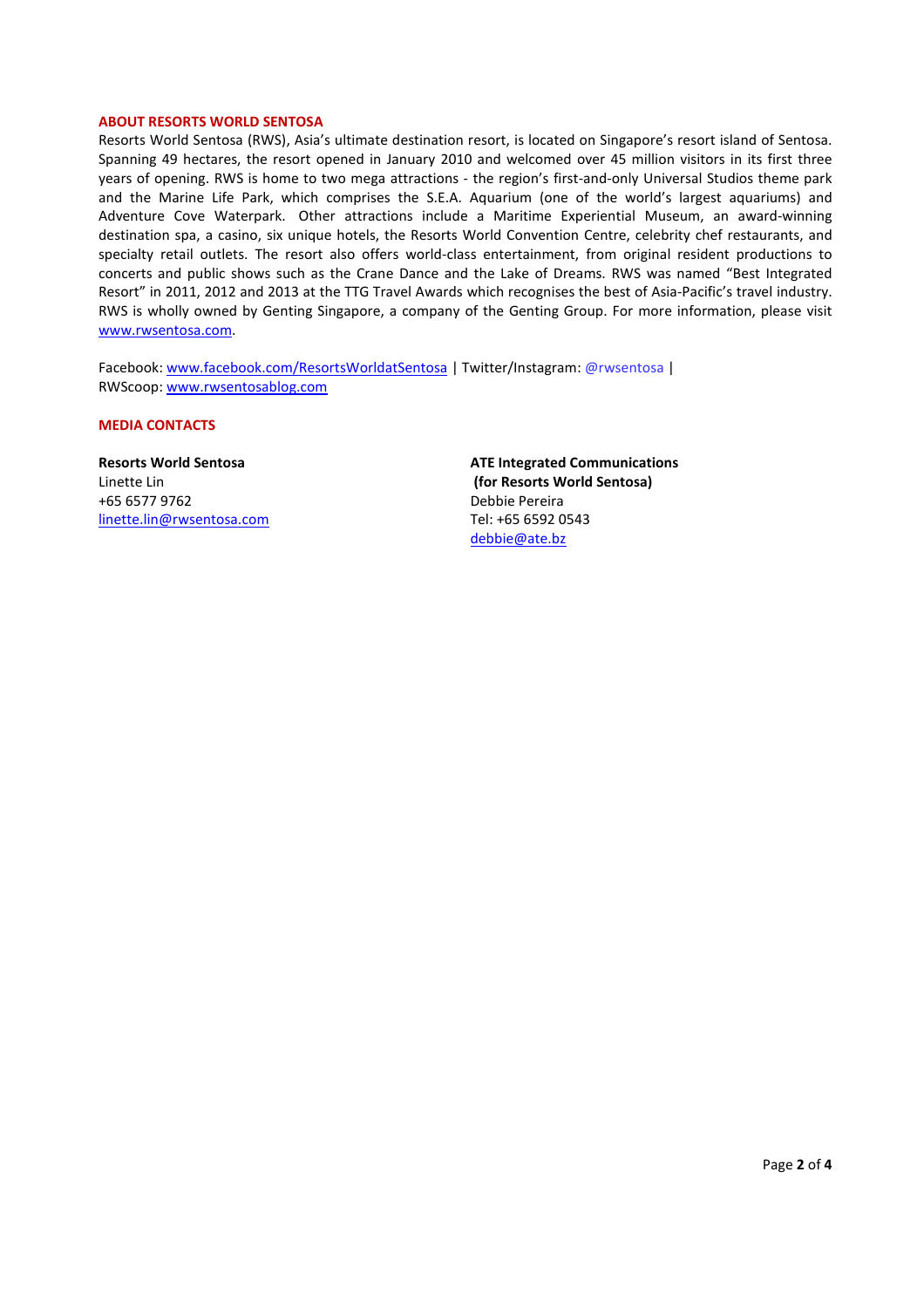# Annex

## Note to Editors

- 1. High-resolution photos can be downloaded from link: https://app.box.com/s/tx3gf2gihh1raflric7n
- 2. All photos are to be attributed to: Resorts World Sentosa  $^{TM}$ & © 2014. All Rights Reserved.

### Go Blue Month 2014 – Events and Activities



### Bluub Inflatable Installation

Date: 22 May – 30 June Location: Level 1, The Forum (facing entrance to S.E.A. Aquarium)

The installation will be manned by team members during the day, sharing more about World Oceans Day and marine conservation. Guests can also pledge their commitment at the installation and at the same time obtain exclusive offers and discounts at RWS attractions.

# Bluub Meet & Greet

Dates: 31 May - 1 June, 7-8 June, 21-22 June, 28-29 June Time: 12.00pm to 4.00pm (at intervals) Location: Ocean Dome, S.E.A. Aquarium

Come take photos with our bubbly mascot, Bluub, and do your part for our world's oceans!



### A Tale of the Ocean

Dates: 7 & 28 June 2014 (Sat) - 3.00pm, 3.45pm 8 & 29 June 2014 (Sun) - 1.30pm, 2.15pm Location: Ocean Gallery, S.E.A. Aquarium

A Tale of the Ocean will be staged at the Ocean Gallery with one of the world's largest acrylic panel as a living screen. This 20 minute show will feature six puppeteers with larger-than-life silhouette puppets. The story develops as a diver interacts with a mermaid and other sea creatures, to convey messages of marine conservation.



#### Junk Music

Dates: 31 May, 1 June, 21 June, 22 June Time: 3.00pm – 3.30pm Location: Conservation Corner

"Junk music" created with an ensemble of instruments made from recycled household products will entertain and delight guests during their visit.